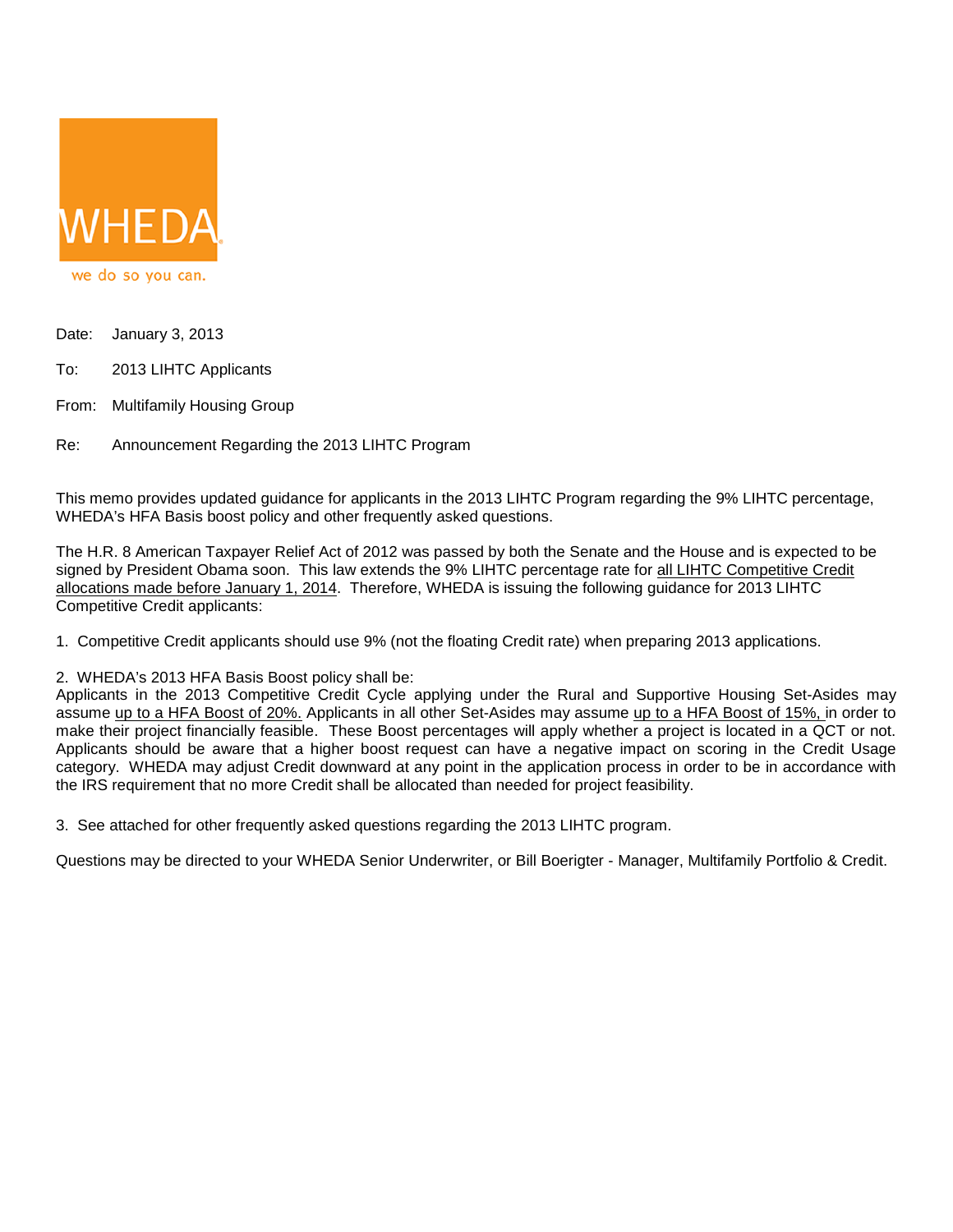## **WHEDA 2013 LIHTC Program Frequently Asked Questions Revised January 3, 2013**

Q: What should applicants use for Credit pricing assumptions in their 2013 applications?

A: Any value between 84 cents and 92 cents.

Q: What should applicants use for permanent loan terms/rate in their 2013 LIHTC application?

A: Use WHEDA's then-published LIHTC Perm rate with 30 year amortization. However, an applicant may use other more aggressive terms (lower interest rate, longer amortization etc.) if a term-specific, executed financing commitment accompanies the application.

Q: Scoring - Category 18, Employment Centers. What is the definition of "family or workforce housing" developments? Can an elderly project score in the Employment Center sub-category?

A: These points do not apply to elderly projects/units, nor RCAC projects/units, nor Supportive Housing Set Aside projects. The points only will apply to those projects that are designated in the application as "family". Designating a small number of supportive or homeless units will have no impact on points.

Q: Scoring - General: Some categories refer to distances. How does WHEDA define the start point and measure the distance?

A: Applicants may use any outside boundary of the site(s) as the starting point. The distance is measured "as the crow flies" - not driving or walking distance.

Q: Scoring - Category 6, "Serves Lowest-Income Residents". Can a development score more than 70 points without the 10 point bonus (6 or more 30% CMI units) in the "Serves Lowest-Income Residents" category?

A: No. The 10 point bonus is meant to be separate and distinct from the 70 point calculation. The only way to score more than 70 is by meeting the 10 point bonus criteria.

Q: Scoring - Supportive Housing: There are two options available for scoring for supportive housing. What is the difference?

A: Option A is an integrated population model where less than 25% of the units are supportive. WHEDA will accept either 30% CMI units or committed rental subsidies under Option A. Option A projects *cannot* submit in the Supportive Housing Set-Aside.

B: Option B is designed to be less integrated and perhaps more service enriched for special populations as identified by the sponsor. The overall criteria are very similar to Option A, except that under Option B, the applicant must have committed rental subsidies. Option B *must* submit in the Supportive Housing Set-aside.

Q: Scoring - Employment Centers/High Need Areas. My application might have scattered sites. How do I score in this Employment Center or High Needs category?

A: At least 2/3 of the sites must meet the scoring criteria in order to qualify for points.

Q: Scoring - Employment Centers. Will WHEDA accept anything else (in lieu of actual letters from employers) to document proximity of jobs?